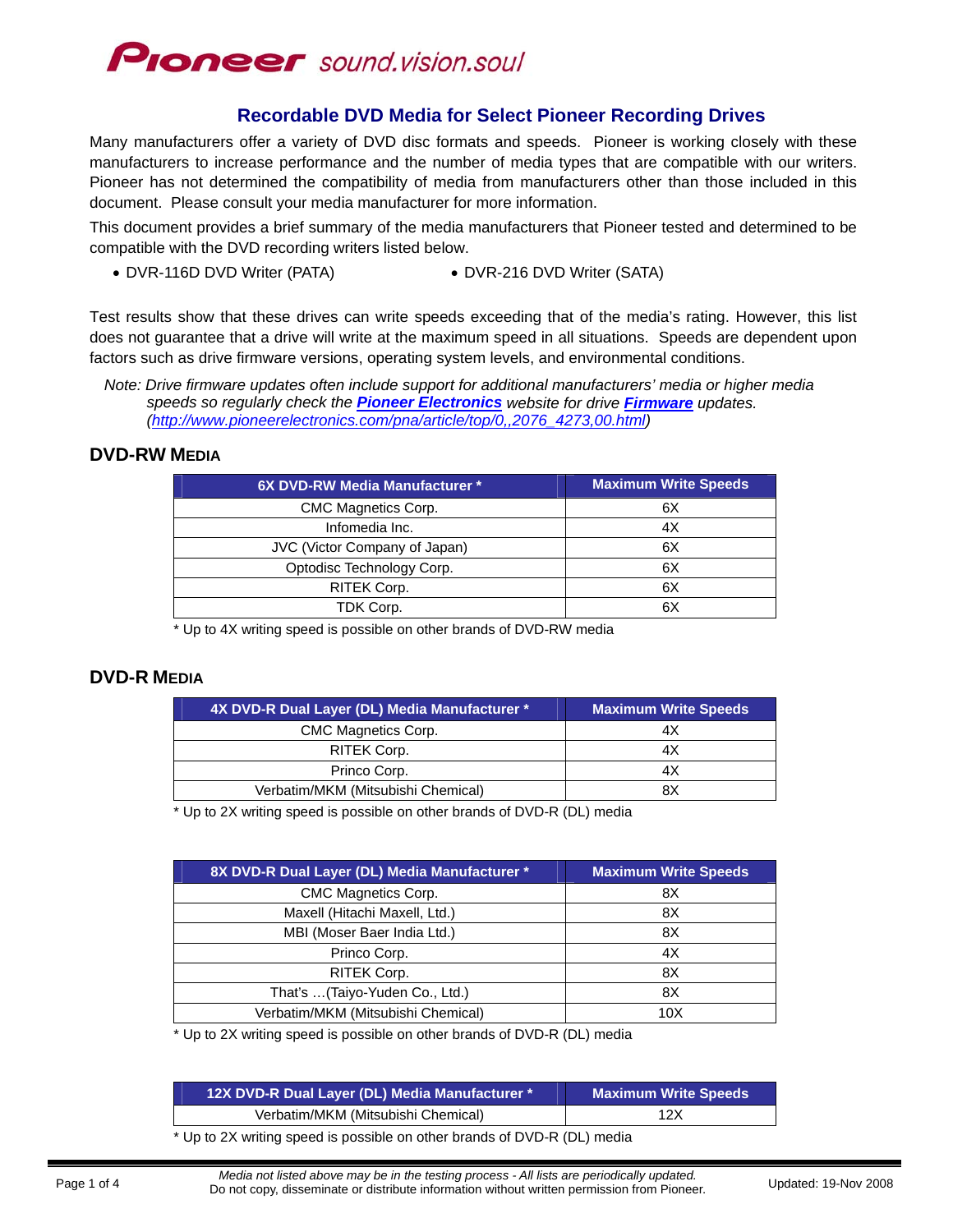

| 16X DVD-R Media Manufacturer *     | <b>Maximum Write Speeds</b> |
|------------------------------------|-----------------------------|
| CMC Magnetics Corp.                | $18X - 20X$                 |
| Daxon Technology Inc. (Acer)       | 20X                         |
| DST (Digital Storage Technology)   | 16X                         |
| E-TOP Navigator Technology Inc.    | 18X                         |
| FTI (Falcon Technologies Int'l)    | 18X                         |
| Fuji Photo Film Co., Ltd.          | $18X - 20X$                 |
| GIGASTORAGE Corp.                  | 18X                         |
| Infomedia Inc.                     | 18 <sub>X</sub>             |
| InfoSource, inc.                   | 18X                         |
| KING DISC Technology Corp.         | 16X                         |
| LG Electronics Inc.                | 16X                         |
| LEAD DATA Inc.                     | 18X                         |
| Maxell (Hitachi Maxell, Ltd.)      | 20X                         |
| MBI (Moser Baer India Ltd.)        | 18X~20X                     |
| Must Technology Co. Ltd.           | 20X                         |
| NewStar Digital Co. Ltd.           | 16X                         |
| Optodisc Technology Corp.          | 18X                         |
| Princo Corp.                       | $18X - 20X$                 |
| Prodisc Technology Inc.            | $18X - 20X$                 |
| RITEK Corp.                        | $18X \sim 20X$              |
| Sony Corp.                         | 18X                         |
| TDK Corp. (Media ID: TTG02)        | 20X                         |
| That's  (Taiyo-Yuden Co., Ltd.)    | 20X                         |
| TMI (Thai Media Industries)        | 18X                         |
| Umedisc Ltd.                       | 18X                         |
| Verbatim/MKM (Mitsubishi Chemical) | 20X                         |
| Videolar                           | 18X                         |
| Wealth Fair investments, Inc.      | 18 <sub>X</sub>             |

Up to 4X writing speed is possible on other brands of 16X DVD-R media

### **+RW MEDIA**

| 8X DVD+RW Media Manufacturer *     | <b>Maximum Write Speeds</b> |
|------------------------------------|-----------------------------|
| <b>CMC Magnetics Corp.</b>         | 8X                          |
| Daxon Technology, Inc. (Acer)      | 6X                          |
| Infomedia Inc.                     | 6X                          |
| MBI (Moser Baer India Ltd.)        | 3.3X                        |
| Optodisc Technology Corp.          | 8X                          |
| <b>Philips Electronics</b>         | 6X                          |
| Prodisc Technology Inc.            | 3.3X                        |
| Ricoh Electronics, Inc.            | 8X                          |
| RITEK Corp.                        | 8X                          |
| Sony Corp.                         | 8X                          |
| Verbatim/MKM (Mitsubishi Chemical) | 8X                          |
|                                    |                             |

Other media brands are rejected.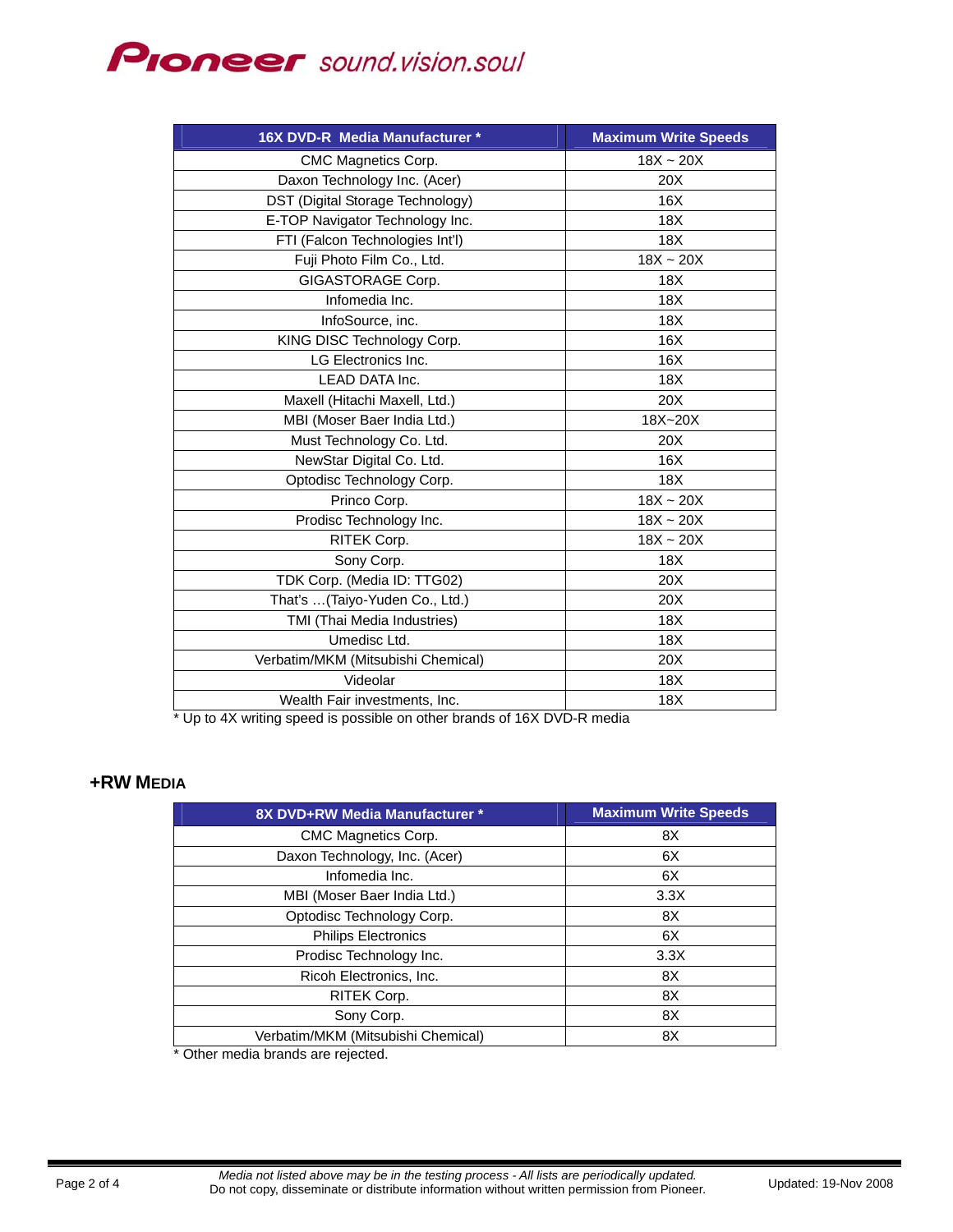# **PIONEEF** sound.vision.soul

#### **+R MEDIA**

| 8X DVD+R Double Layer (DL) Media Manufacturer * | <b>Maximum Write Speeds</b> |
|-------------------------------------------------|-----------------------------|
| CMC Magnetics Corp.                             | 8Χ                          |
| FTI (Falcon Technologies Int'l)                 | 8X                          |
| MBI (Moser Baer India Ltd.)                     | 8X                          |
| Princo Corp.                                    | 4X                          |
| Ricoh Electronics, Inc.                         | 8X                          |
| RITEK Corp.                                     | 8X                          |
| Umedisc Ltd.                                    | 4X                          |
| Verbatim/MKM (Mitsubishi Chemical)              | 10X                         |

\* Up to 2X writing speed is possible on other brands of DVD+R (DL) media

| 16X DVD+R Double Layer (DL) Media Manufacturer * | <b>Maximum Write Speeds</b> |
|--------------------------------------------------|-----------------------------|
| RITEK Corp.                                      | 12X                         |

\* Up to 2X writing speed is possible on other brands of DVD+R (DL) media

| 16X DVD+R Media Manufacturer *       | <b>Maximum Write Speeds</b> |
|--------------------------------------|-----------------------------|
| CMC Magnetics Corp.                  | $18X - 20X$                 |
| Daxon Technology, Inc. (Acer)        | 18X                         |
| DST (Digital Storage Technology)     | 18X                         |
| E-TOP Navigator Technology Inc.      | 12X                         |
| Eastgate Technology Ltd.             | 16X                         |
| FTI (Falcon Technologies Int'l)      | 18X                         |
| GIGASTORAGE Corp.                    | 18 <sub>X</sub>             |
| Infomedia Inc.                       | 18X                         |
| InfoSource, inc.                     | 20X                         |
| <b>LEAD DATA Inc.</b>                | 18X                         |
| LG Electronics Inc.                  | 16X                         |
| Maxell (Hitachi Maxell, Ltd.)        | 18X                         |
| MBI (Moser Baer India Ltd.)          | 20X                         |
| MJC (Megan Media Singapore Pte Ltd.) | 18X                         |
| Must Technology Co. Ltd.             | 18X                         |
| Optodisc Technology Corp.            | 18X                         |
| Princo Corp.                         | 16X                         |
| Prodisc Technology Inc               | 18X                         |
| Ricoh Electronics, Inc.              | 18X                         |
| RITEK Corp.                          | 16X~20X                     |
| Sony Corp.                           | 18 <sub>X</sub>             |
| TDK Corp.                            | 18X                         |
| That's  (Taiyo-Yuden Co., Ltd.)      | 20X                         |
| Umedisc Ltd.                         | 20X                         |
| VDL Groep B.V. ODMS (VDL ODMS)       | 16X                         |
| Verbatim/MKM (Mitsubishi Chemical)   | 20X                         |
| Videolar                             | 18X                         |
| Wealth Fair investments, Inc.        | 16X                         |

\* Up to 4X writing speed is possible on other brands of 16X +R media